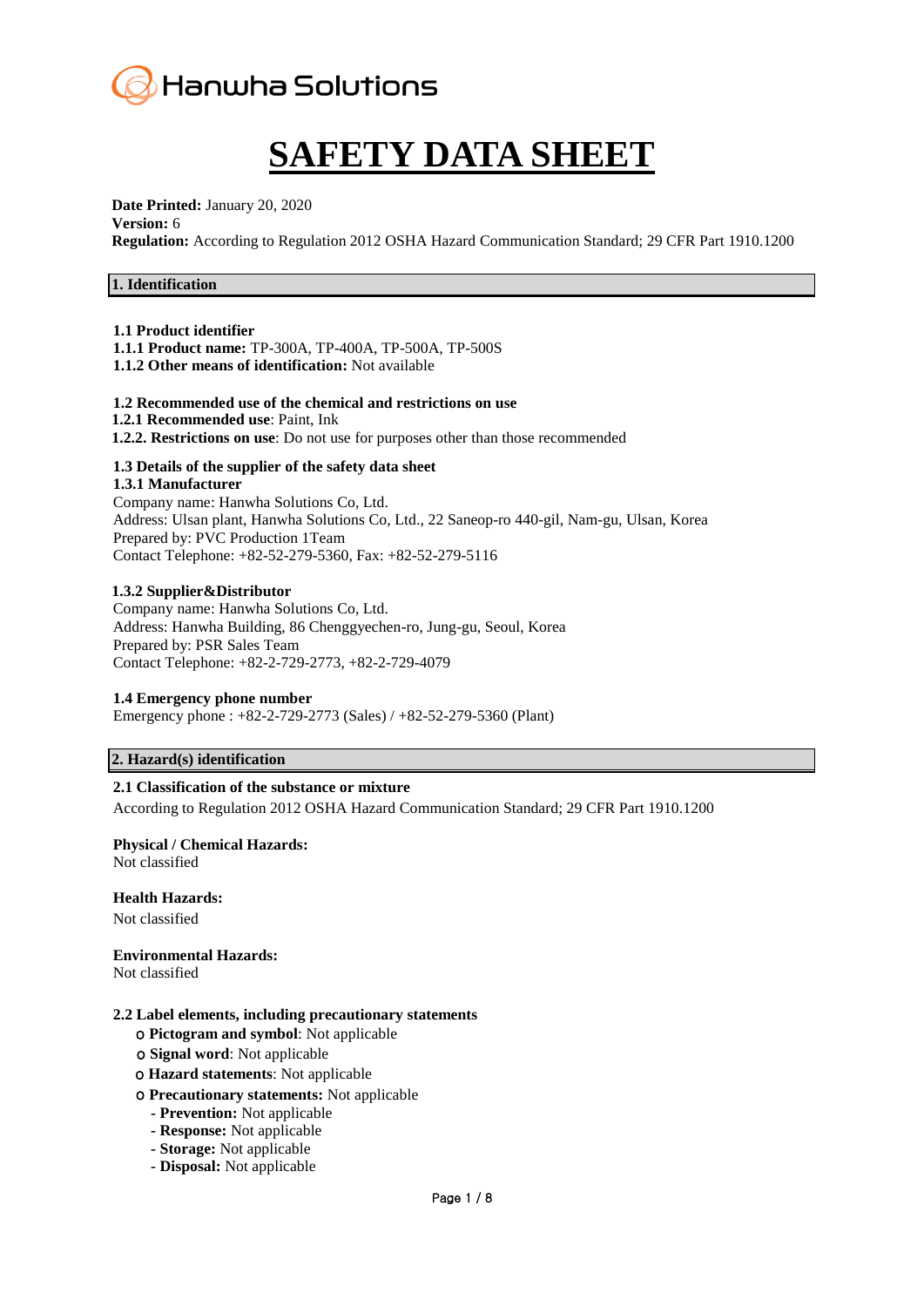# Hanwha Solutions

# **2.3 Other hazard information not included in hazard classification (NFPA)**



# **3. Composition/information on ingredients**

| Component                                                   | Common name and synonyms                                                                                                                                                        | CAS No.    | Conc. $/$ % |
|-------------------------------------------------------------|---------------------------------------------------------------------------------------------------------------------------------------------------------------------------------|------------|-------------|
| Vinyl Chloride, Vinyl<br>Acetate, Hydroxylalkyl<br>Acrylate | 2-Propenoic acid monoester<br>with 1,2-propanediol polymer<br>with chloroethene and ethyl<br>acetate,<br>poly-(vinyl chloride-co-vinyl<br>acetate-co-hydroxypropyl<br>acrylate) | 39317-41-4 | 100         |

# **4. First-aid measures**

# **4.1 Description of first aid measures**

# **Eye contact**

- In case of contact with substance, immediately flush eyes with running water at least 20 minutes.
- Get immediate medical advice/attention.

# **Skin contact**

- In case of contact with substance, immediately flush skin with running water at least 20 minutes.
- Remove and isolate contaminated clothing and shoes.
- Get immediate medical advice/attention.

# **Inhalation**

- Specific medical treatment is urgent.
- Move victim to fresh air.
- Give artificial respiration if victim is not breathing.
- Administer oxygen if breathing is difficult.

# **Ingestion**

- Do not let him/her eat anything, if unconscious.
- Get immediate medical advice/attention.

# **4.2 Most important symptoms and effects, both acute and delayed**

# - None known

# **4.3 Indication of immediate medical attention and notes for physician**

- Ensure that medical personnel are aware of the material(s) involved and take precautions to protect themselves.

# **5. Fire-fighting measures**

# **5.1 Extinguishing media**

- **- Suitable extinguishing media:** Use dry fire extinguisher, alcohol resistant foam, water spray, CO<sub>2</sub>
- **- Unsuitable extinguishing media**: High Pressure Water Jet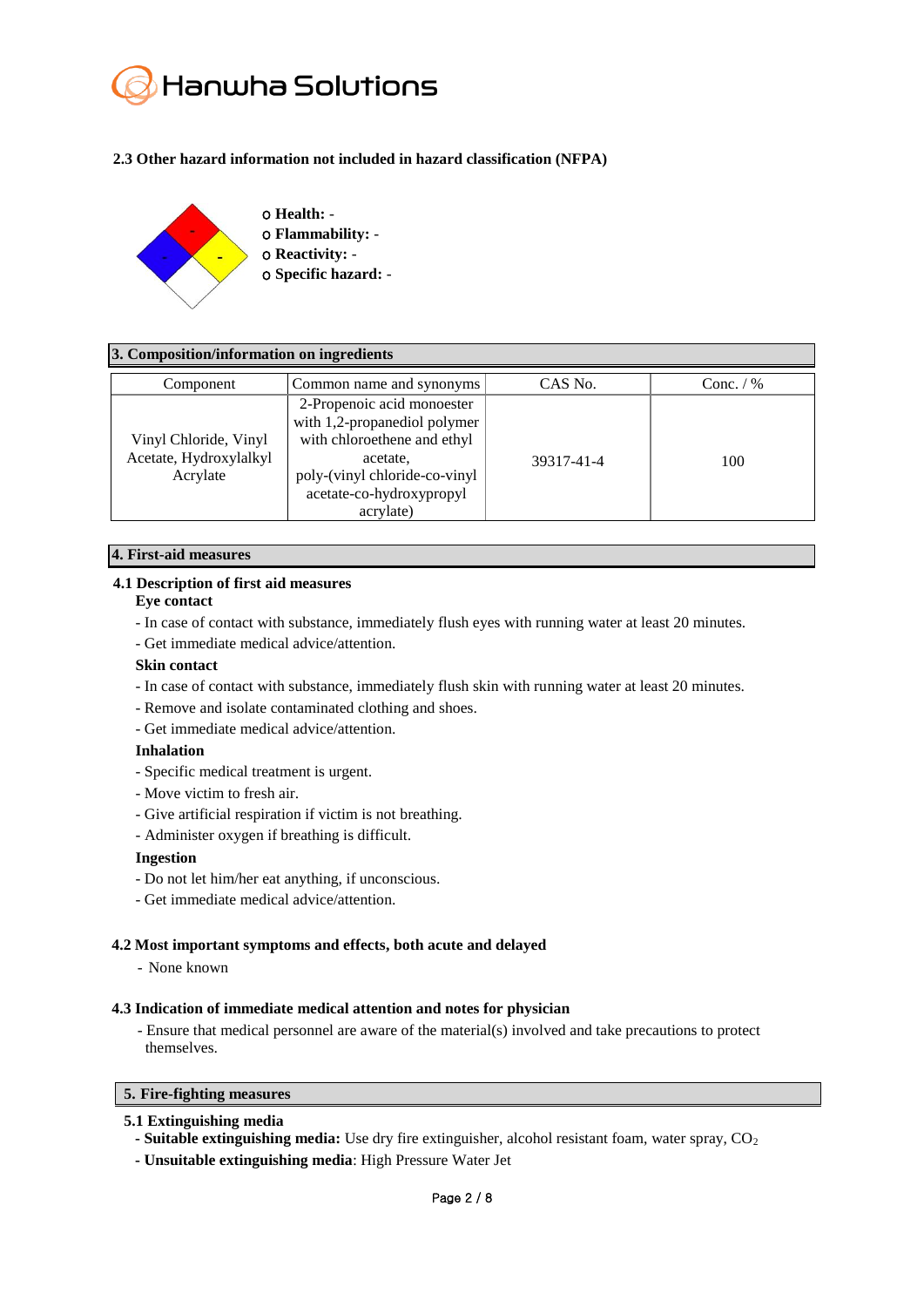

# **5.2 Specific hazards arising from the chemical**

- May be ignited by heat, sparks or flames.
- Containers may explode when heated.
- Some of these materials may burn, but none ignite readily.
- Fire will produce irritating and/or toxic gases.
- If inhaled, may be harmful.

# **5.3 Special protective equipment and precautions for fire-fighters**

- Move containers from fire area if you can do it without risk.
- Some may be transported hot.
- Runoff from fire control may cause pollution.
- Contact with substance may cause severe burns to skin and eyes.
- Dike fire-control water for later disposal; do not scatter the material.
- Fire involving Tanks; Cool containers with flooding quantities of water until well after fire is out.
- Fire involving Tanks; Withdraw immediately in case of rising sound from venting safety devices or discoloration of tank.
- Fire involving Tanks; Always stay away from tanks engulfed in fire.

# **6. Accidental release measures**

# **6.1 Personal precautions, protective equipment and emergency procedures**

- Eliminate all ignition sources.
- Stop leak if you can do it without risk.
- Ventilate the area.
- Do not touch or walk through spilled material.
- Powder Spill; Cover powder spill with plastic sheet or tarp to minimize spreading and keep powder dry.
- Prevent dust cloud.

# **6.2 Environmental precautions**

- Prevent entry into waterways, sewers, basements of confined areas.

# **6.3 Methods and materials for containment and cleaning up**

- Small Spill; Flush area with flooding quantities of water. And take up with sand or other non-combustible absorbent material and place into containers for later disposal.
- Large Spill; Dike far ahead of liquid spill for later disposal.
- With clean shovel place material into clean, dry container and cover loosely; move containers from spill area.

# **7. Handling and storage**

# **7.1 Precautions for safe handling**

- Wash your hands thoroughly after handling.
- Please work with reference to engineering controls and personal protective equipment.
- Be careful to high temperature.

# **7.2 Conditions for safe storage, including any incompatibilities**

- Store in a closed container.
- Store in cool and dry place.
- Please note that there are materials and conditions to avoid.

# **8. Exposure controls/personal protection**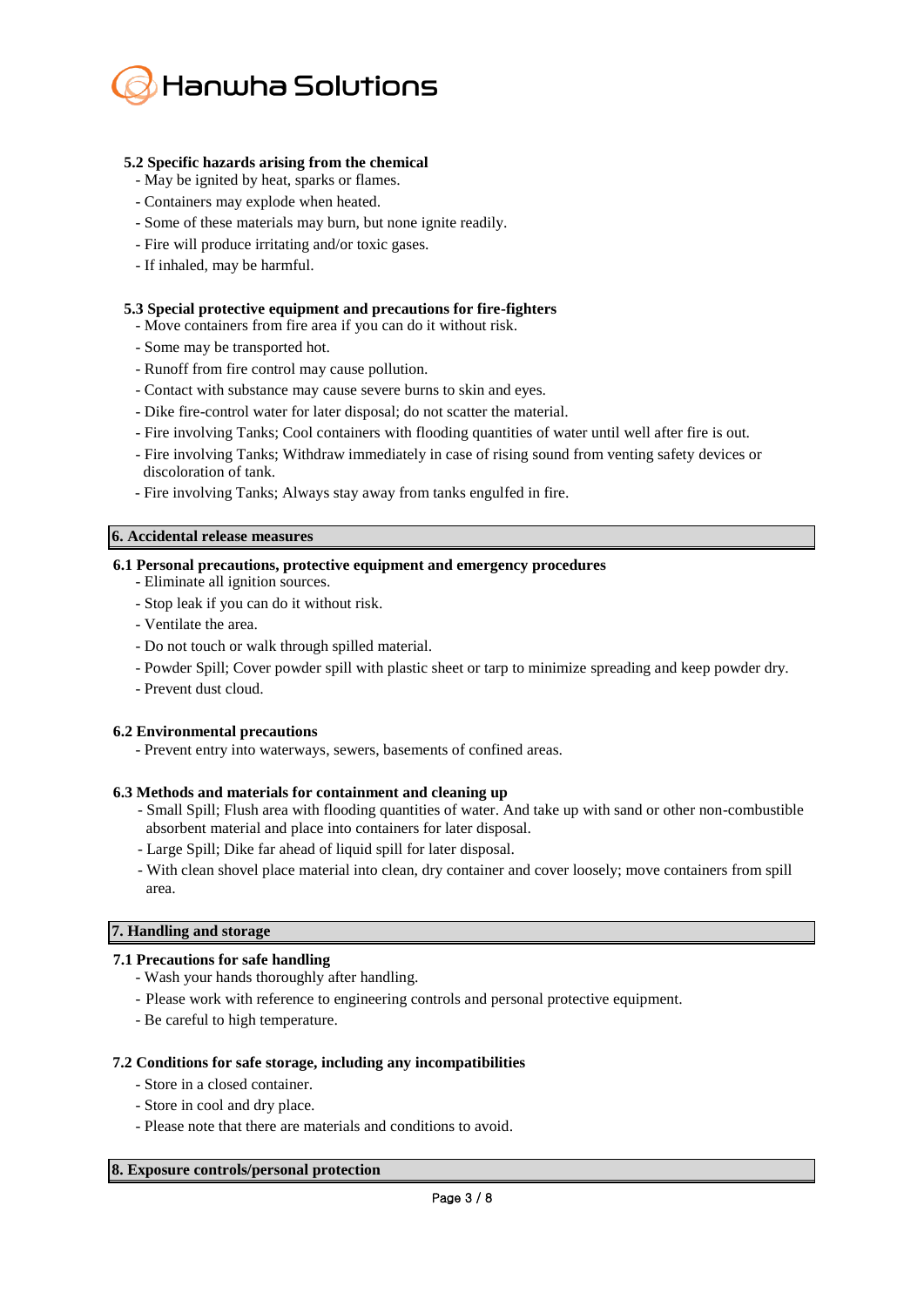

#### **8.1 Occupational Exposure limits**

- ο **ACGIH regulation**: Not available
- ο **Biological exposure index**: Not available
- ο **OSHA regulation**: Not available
- ο **NIOSH regulation**: Not available
- ο **EU regulation**: Not available
- ο **Other**: Not available

#### **8.2 Exposure controls**

#### **Appropriate engineering controls**

- Use process enclosures, local exhaust ventilation.

#### **Individual protection measures, such as personal protective equipment**

#### **Respiratory protection**

- Respiratory protection is not required. Where protection from nuisance levels of dusts are desired, use type N95.

- Use respirators and components tested and approved under appropriate government standards such as NIOSH

#### **Eye protection**

- Use chemical defense glasses and face protection.

- Wear breathable safety goggles to protect your eyes if eye irritation or other disorder occur.
- An eye wash unit and safety shower station should be available nearby work place.

#### **Hand protection**

- Wear appropriate chemical resistant protective gloves (insulated gloves) by considering physical and chemical properties of chemicals.

#### **Body protection**

- Wear appropriate chemical resistant protective clothing by considering physical and chemical properties of chemicals.

# **9. Physical and chemical properties**

#### **9.1 Information on basic physical and chemical properties**

| <b>Appearance</b>                                    |               |
|------------------------------------------------------|---------------|
| Description:                                         | Not available |
| Color:                                               | Not available |
| Odor:                                                | Not available |
| Odor threshold:                                      | Not available |
| pH:                                                  | Not available |
| <b>Melting point/freezing point:</b>                 | Not available |
| Initial boiling point and boiling range:             | Not available |
| <b>Flash point:</b>                                  | Not available |
| <b>Evaporation rate:</b>                             | Not available |
| <b>Flammability (solid, gas):</b>                    | Not available |
| <b>Upper/lower flammability or explosive limits:</b> | Not available |
| Vapor pressure:                                      | Not available |
| Vapor density:                                       | Not available |
| <b>Relative density:</b>                             | Not available |
| Solubility:                                          | Not available |
| <b>Partition coefficient: n-octanol/water:</b>       | Not available |
| <b>Auto-ignition temperature:</b>                    | Not available |
| <b>Decomposition temperature:</b>                    | Not available |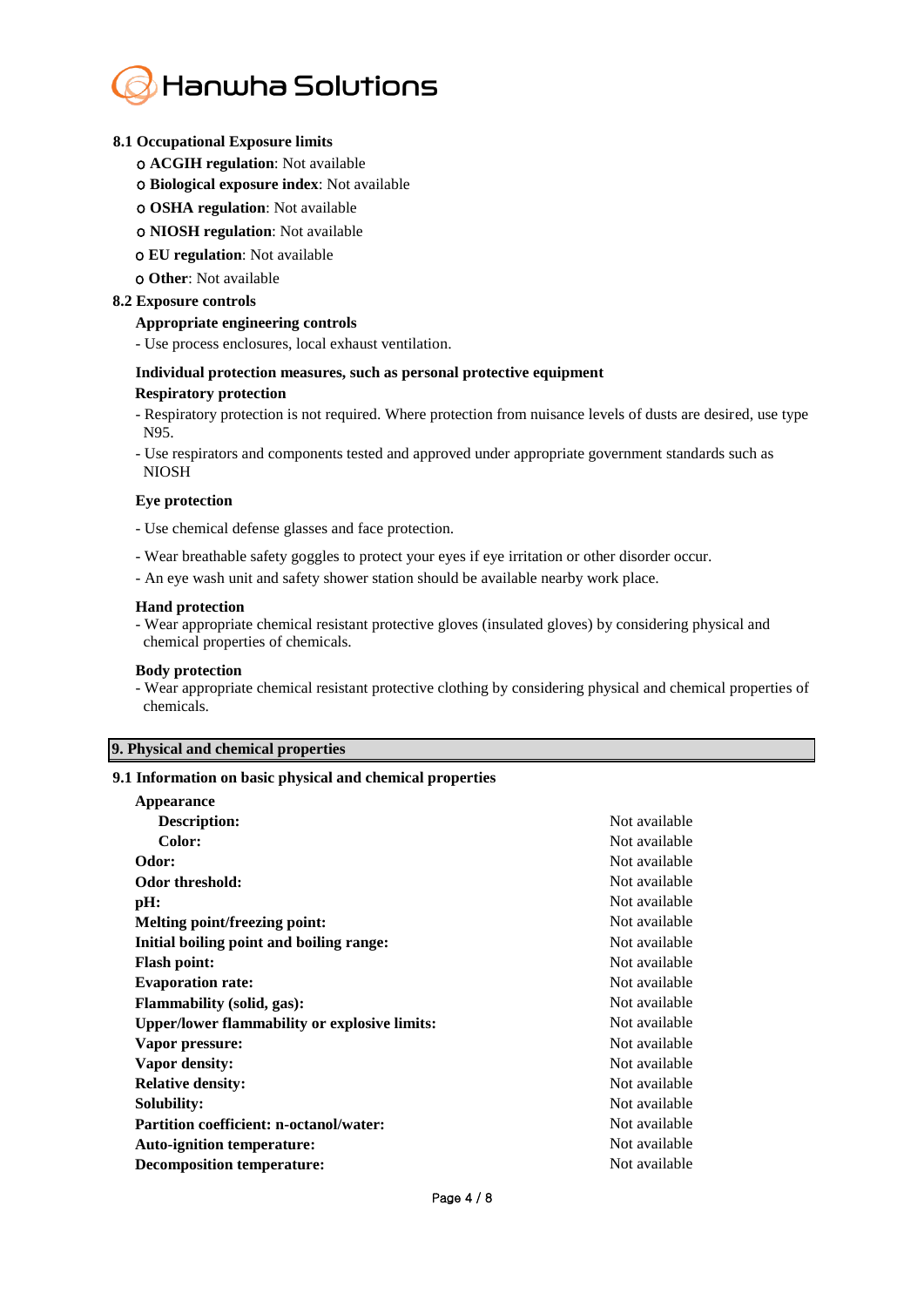

**Viscosity:** Not available

"NOTE: The physical data presented above are typical values and should not be construed as a specification"

**10. Stability and reactivity**

# **10.1 Reactivity/Chemical stability/Possibility of hazardous reactions:**

- Stable under room temperature and normal atmospheric pressure.
- No dangerous polymerization under conditions of normal use.

# **10.2 Conditions to avoid:**

- Keep away from heat/sparks/open flames/hot surfaces.
- Avoid contact with incompatible materials.

# **10.3 Incompatible materials:** Strong oxidizing agents

# **10.4 Hazardous decomposition products:** Carbon oxides, hydrogen chloride gas

| 11. Toxicological information                              |               |  |
|------------------------------------------------------------|---------------|--|
| <b>Information on toxicological effects</b>                |               |  |
| (a) Acute toxicity                                         |               |  |
| Oral                                                       | Not available |  |
| Dermal                                                     | Not available |  |
| Inhalation                                                 | Not available |  |
| (b) Skin Corrosion/<br>Irritation                          | Not available |  |
| (c) Serious Eye<br>Damage/Irritation                       | Not available |  |
| (d) Respiratory<br>sensitization                           | Not available |  |
| (e) Skin Sensitization                                     | Not available |  |
| (f) Carcinogenicity                                        | Not available |  |
| (g) Mutagenicity                                           | Not available |  |
| (h) Reproductive<br>toxicity                               | Not available |  |
| (i) Specific target organ<br>toxicity (single<br>exposure) | Not available |  |
| (j) Specific target organ<br>toxicity (repeat<br>exposure) | Not available |  |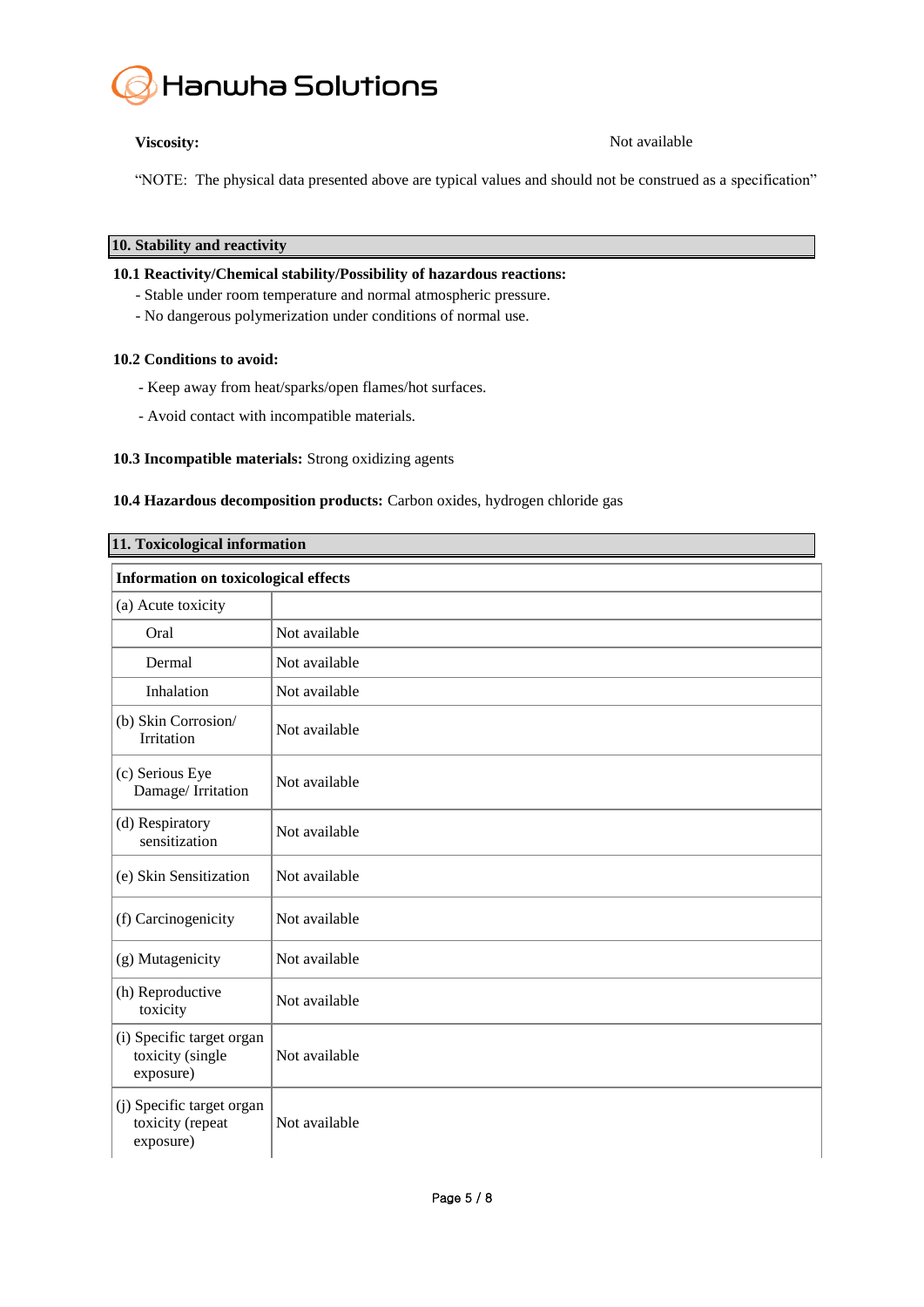

|  |  | (k) Aspiration Hazard | Not available |
|--|--|-----------------------|---------------|
|--|--|-----------------------|---------------|

| 12. Ecological information            |                |  |
|---------------------------------------|----------------|--|
| 12.1 Toxicity                         |                |  |
| Acute toxicity                        | Not available  |  |
| Chronic toxicity                      | Not available  |  |
| 12.2 Persistence and<br>degradability | Not available  |  |
| 12.3 Bioaccumulative<br>potential     | Not available  |  |
| 12.4 Mobility in soil                 | Not available  |  |
| 12.5 Hazardous to the<br>ozone layer  | Not classified |  |
| 12.6 Other adverse<br>effects         | Not available  |  |

# **13. Disposal considerations**

#### **13.1 Disposal method**

- Waste must be disposed of in accordance with federal, state and local environmental control regulations.
- Whatever cannot be saved for recovery or recycling should be handled as hazardous waste and sent to a RCRA approved waste facility. Processing, use or contamination of this product may change the waste management options. State and local disposal regulations may differ from federal disposal regulations.
- Dispose of container and unused contents in accordance with federal, state and local requirements.

#### **13.2 Disposal precaution**

Consider the required attentions in accordance with waste treatment management regulation. Do not dump this product into any sewers, on the ground, or into any body of water. Dispose of in accordance with all applicable federal, state, and local regulations.

# **14. Transport information**

- **14.1 UN No.:** Not applicable
- **14.2 UN Proper shipping name:** Not applicable
- **14.3 Transport Hazard classes:** Not applicable
- **14.4 Packing group:** Not applicable
- **14.5 Environmental hazards:** Not applicable
- **14.6 Transport in bulk (according to Annex II of MARPOL 73/78 and the IBC Code) :** Not established
- **14.7 Special precautions for user**
	- **in case of fire:** Not applicable
	- **in case of leakage:** Not applicable

# **15. Regulatory information**

# **15.1 Safety, health and environmental regulation/legislation specific for the substance or mixture**

**USA Regulatory Information**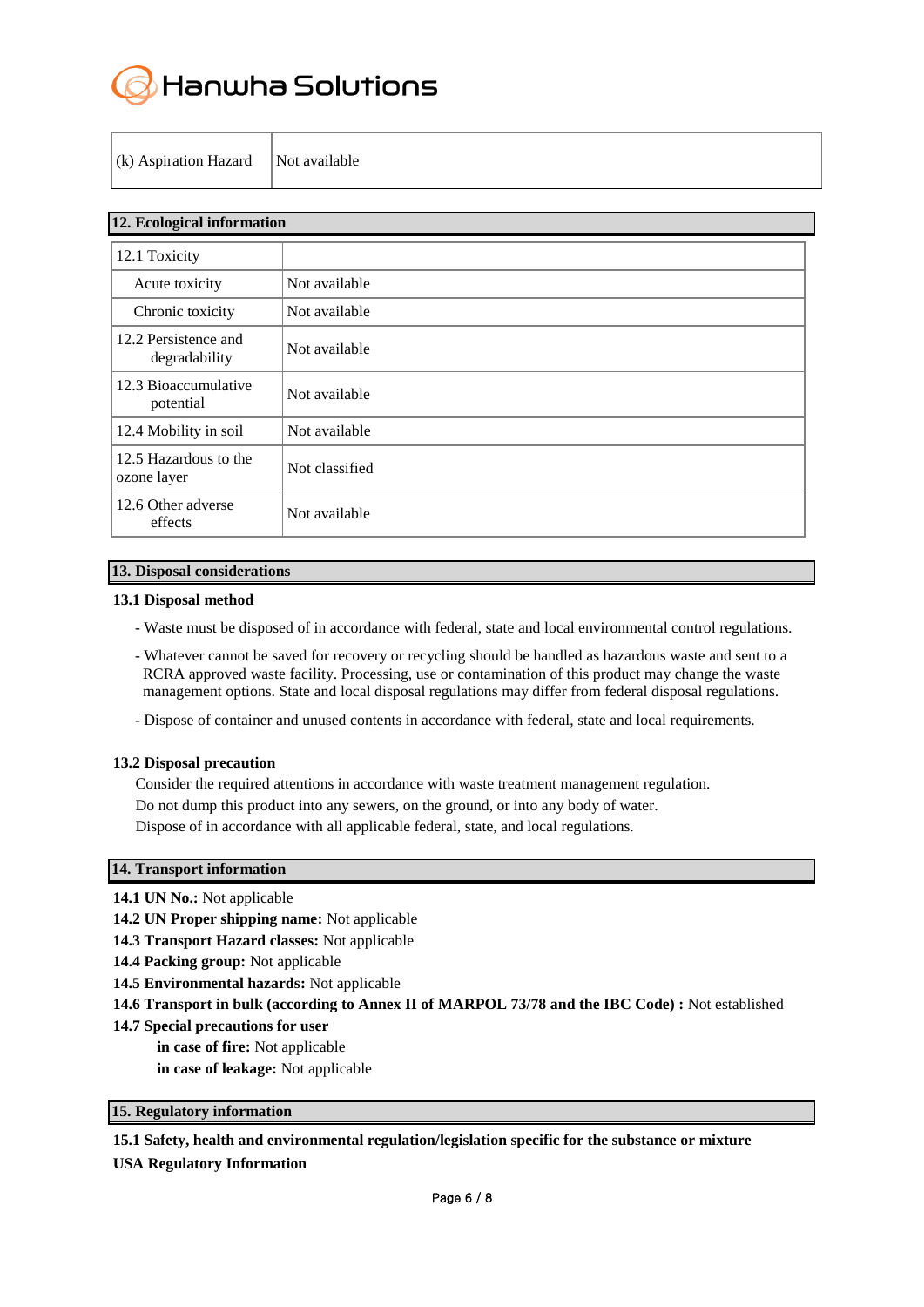# Hanwha Solutions

**TSCA (Toxic Substances Control Act)**: Section8 (b) inventory(Present) [XU] **Proposition 65**: Not regulated **OSHA Regulation:** Not regulated **CERCLA Regulation:** Not regulated **SARA 302 Regulation:** Not regulated **SARA 304 Regulation:** Not regulated **SARA 313 Regulation:** Not regulated

# **Foreign Regulatory Information**

**Substance of Rotterdam Protocol:** Not regulated **Substance of Stockholm Protocol:** Not regulated **Substance of Montreal Protocol:** Not regulated

# **Foreign Inventory Status**

- Korea management information: Existing Chemicals Substance (2009-3-4030)

- -Japan management information: Existing and New Chemical Substances (ENCS): Present ((6)-3026))
- Australia management information: Australian Inventory of Chemical Substances (AICS): Present
- Canada management information: Domestic Substances List (DSL): Present

- New Zealand management information: New Zealand Inventory of Chemicals (NZIoC): May be used as a component in a product covered by a group standard but it is not approved for use as a chemical in its own right

- Philippines management information: Philippine Inventory of Chemicals and Chemical Substances (PICCS): Present

# **16. Other information, including date of preparation or last revision**

# **16.1 Indication of changes:**

 Preparation date: May 16, 2016 Version: 6 Revision date: January 20, 2020

# **16.2 Key literature reference and sources for data:**

- IARC Monographs on the Evaluation of Carcinogenic Risks to Humans; http://monographs.iarc.fr
- NIOSH (The National Institute for Occupational Safety and Health)
- ACGIH (American Conference of Governmental Industrial Hygienists)
- TOMES-LOLI® ; http://www.rightanswerknowledge.com/loginRA.asp○ National Emergency
- EU Regulation 1272/2008
- Management Agency-Korea dangerous material inventory management system;
- http://www.nema.go.kr/hazmat/main/main.jsp
- National chemicals information systems ; [http://ncis.nier.go.kr](http://ncis.nier.go.kr/)

# **16.3 Abbreviations**

ACGIH: American Conference of Governmental Industrial hygienists

NIOSH: The National Institute for Occupational Safety and Health

OSHA: Occupational Safety & Health Administration

IARC: International Agency for Research on Cancer

ADR: European Agreement concerning the International Carriage of Dangerous Goods by Road

ICAO/IATA: International Civil Aviation Organization/ International Air Transport Association

RID: Regulations Concerning the International Transport of Dangerous Goods by Rail

# **16.4 Other**

- Product should be handled, stored, and used in accordance with the generally accepted industrial hygiene